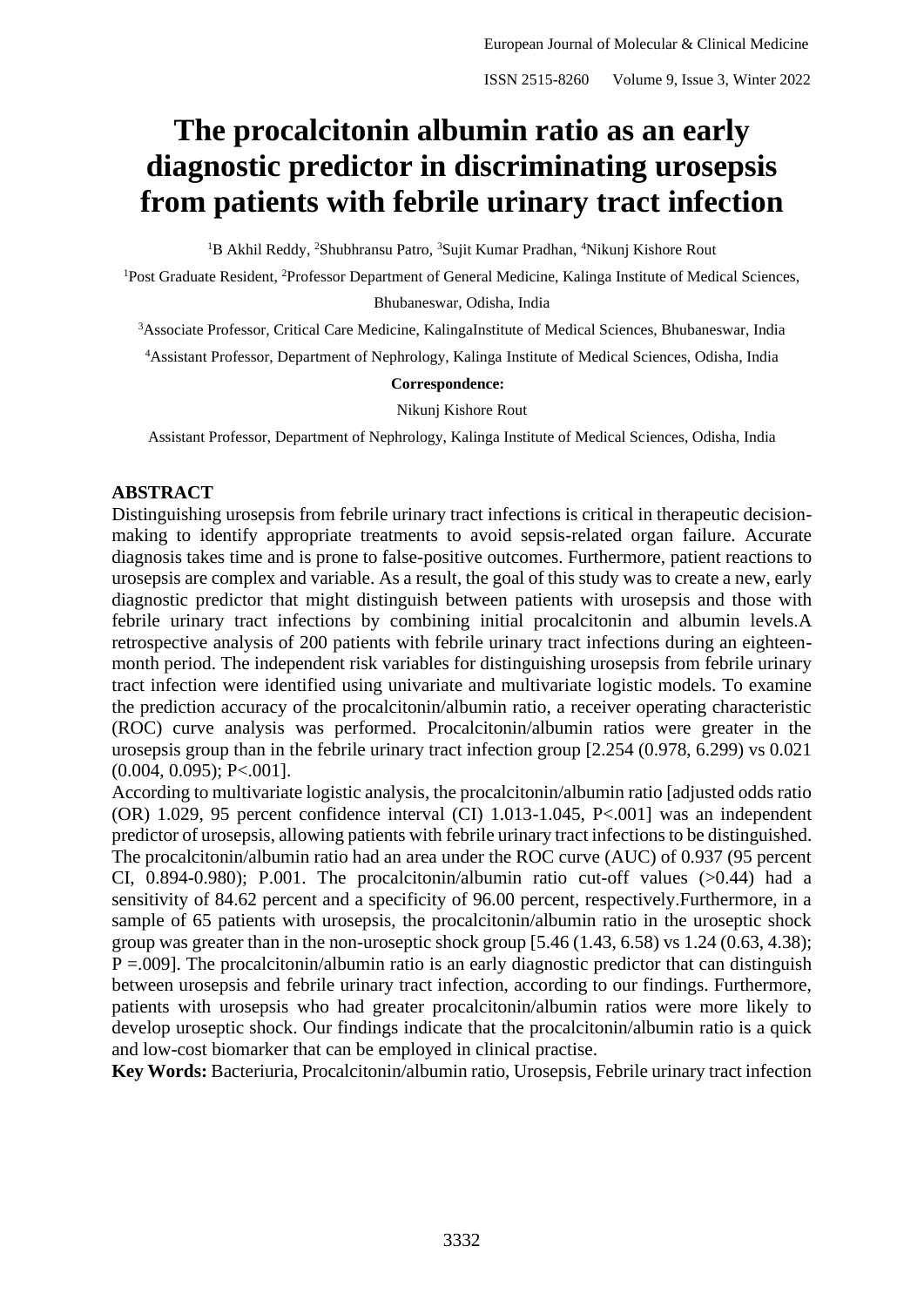## **INTRODUCTION**

The presence of bacteria or other organisms in typically sterile urine or genitourinary tissues is known as urinary tract infection (UTI). Bacteriuria is defined as any bacterium that can be discovered in the urine. A urinary tract infection (UTI) is a collection of clinical symptoms that includes asymptomatic bacteriuria (ABU), prostatitis, cystitis, and pyelonephritis [1].

The manifestation of UTI is more variable in the older generation. In community settings, a larger share (95 percent) life alone. Others, on the other hand, reside in LTC facilities (5 percent). These two groups' characteristics have an impact on epidemiology, diagnosis, risk factors, and UTI management [2, 3]. UTI accounts for 24 percent of all reported infections in a population environment, followed by RTI. Incontinence (33–50%), cystoceles, urinary diverticula, an increased amount of leftover urine, and recent surgery were all linked to an increased risk of infection in elderly women [4].

The most prevalent risk factors for UTI in humans include chronic urine retention associated with BPH, bacterial prostatitis, and incontinence. Despite the fact that the majority of older persons live in the community, the majority of research has been entirely on LTC residents [5]. UTI is the most prevalent illness recorded in long-term care settings, accounting for 25 to 30 percent of all bacterial infections [6]. In this context, both silent and symptomatic infections were related with the use of indwelling catheters (for around 5 to 10% of institutionalised patients), bowel and bladder incontinence, co-morbidities, and the risk of uropathogen transmission.As a result, the frailer or weakened the individual, the greater the likelihood of a symptomatic or asymptomatic UTI [7]. It is also worth mentioning that, like with the overall population, women over the age of 65 are more likely than men to develop symptomatic UTI [8].

Microbial infections that enter the urinary tract generate UTIs, which can result in a variety of clinical signs and symptoms as well as mortality. To circumvent the time-consuming, traditional culture process, healthcare practises must implement quick screening processes. Urine test strips use biomarkers such as nitrite and LE to detect UTIs quickly [9, 10]. Despite this, there are considerable differences in experiment performance.

To diagnose UTIs, the results of a quick diagnostic nitrite strip test that detects the presence of bacteria and a semi-quantitative assessment of the leukocyte count in the urine are combined with the results of a symptomatic approach [11, 12, 13]. However, as compared to the gold standard of urine culture, the primary diagnosis has a substantially higher rate of mistake. This frequently leads to unnecessary antibiotic prescriptions, unpleasant reactions, and the emergence of drug resistance [14, 15]. As a result, we conducted study at our tertiary care centre employing procalcitonin and albumin ratio (PAR) to increase the diagnostic accuracy of predicting sepsis in patients presenting with UTI.

#### **METHODOLOGY**

The prospective observational study was carried out in the Department of General Medicine our tertiary care centre, Kalinga Institute of Medical Sciences and Pradyumna Bal Memorial Hospital, Bhubaneswar, on patients attending OPD/IPD after receiving permission from the institutional ethics committee and review board and obtaining written informed consent from the patients.

Once the Institutional Ethics Committee authorised it, a valid permission was obtained. Once the patient agreed to participate in the study, a complete history and physical examination were undertaken in accordance with the protocol. A documented informed consent form was signed by the patients or their attendants.

All patients who visited the medicine OPD and were admitted to the ward throughout the study period and met the inclusion criteria were included in the study. Detailed demographic data, as well as symptoms at the time of admission, were documented in a pre-tested organised format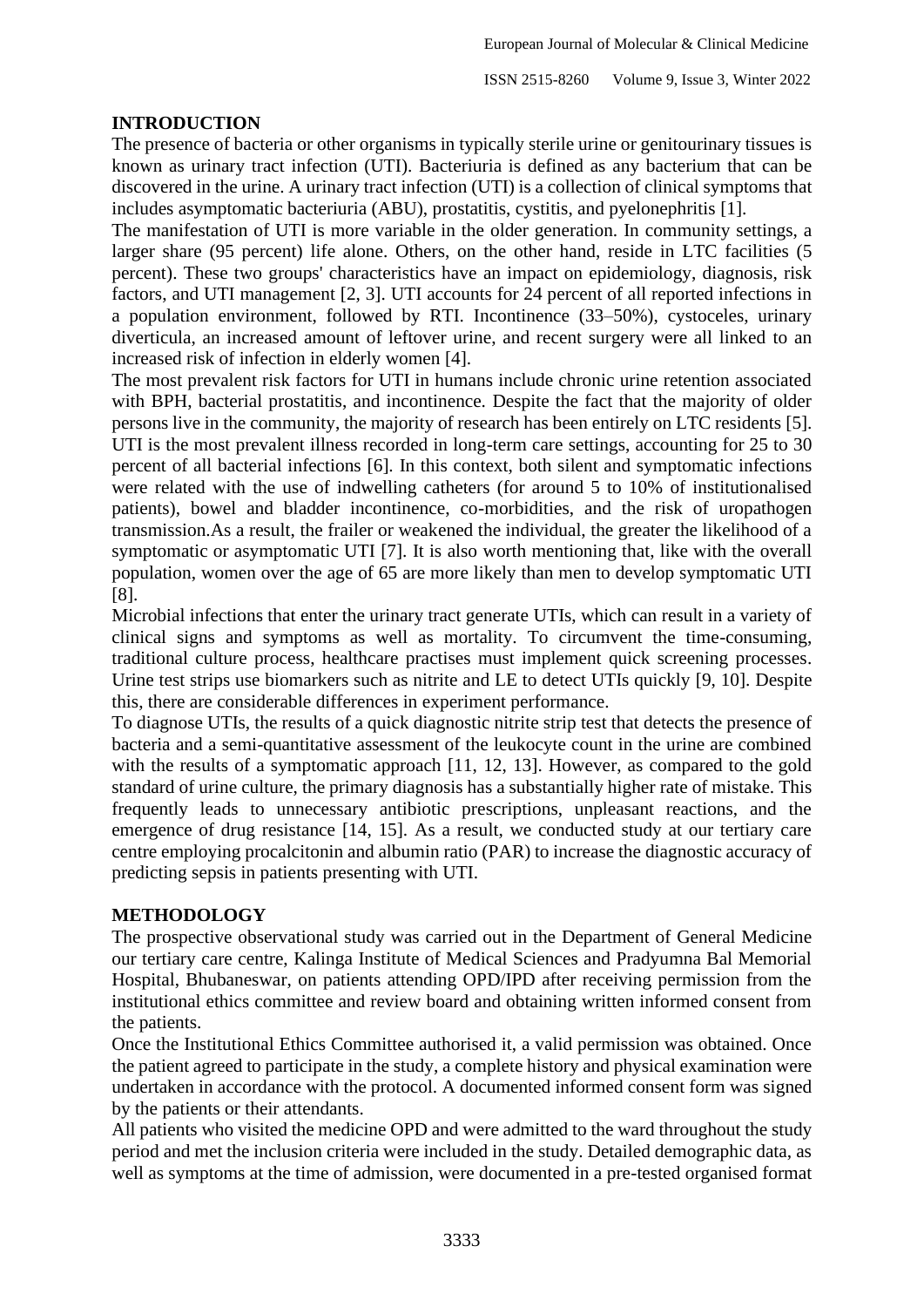after admission. Urine routine microscopy, urine culture, and blood culture were submitted to determine a positive diagnosis of UTI.

Blood samples were collected within 24 hours of admission to determine serum procalcitonin and serum albumin levels. The enhanced chemiluminescence approach was used to calculate the level of procalcitonin. The dye binding approach was used to estimate the albumin level. Other regular tests, such as a CBC, LFT, RFT, chest XRAY, and USG abdomen pelvis, were performed and documented. Patients were thoroughly assessed to rule out any other possible primary source of illness. All patients were kept under observation and were closely monitored for the onset of Sepsis using the SOFA score and clinical symptoms.

# **STATISTICAL ANALYSIS**

Quantitative evidence is supplied using the mean and standard deviation. An unpaired t-test is used to compare the sample groups based on the results of the normality test. Qualitative data is displayed using a frequency and percentage chart. The Fisher test, student 't' test, and Chi-Square test are used to examine the relationship between the sample groups. A 'p' value of less than 0.05 is considered significant.

## **RESULTS**

# **DISTRIBUTION OF PATIENTS ACCORDING TO AGE**

The majority of patients (30%) were between the ages of 61 and 70, followed by 51-60 years (21%), 71-80 years (20%), 41-50 years (11%), 81-90 years (10%), 21-30 years (4.5%), and 31- 40 years (3.5 percent). The patients' average age was  $62.44 \pm 14.54$  years.

|  |  | Table 1: Distribution of patients according to Age |  |
|--|--|----------------------------------------------------|--|

| Age (years)   | N   | $\frac{0}{0}$     |
|---------------|-----|-------------------|
| $21-30$ years | 9   | 4.5%              |
| 31-40 years   | 7   | 3.5%              |
| $41-50$ years | 22  | 11%               |
| $51-60$ years | 42  | 21%               |
| $61-70$ years | 60  | 30%               |
| $71-80$ years | 40  | 20%               |
| 81-90 years   | 20  | 10%               |
| Total         | 200 | 100%              |
| Mean $\pm$ SD |     | $62.44 \pm 14.54$ |

## **DISTRIBUTION OF PATIENTS ACCORDING TO SEX**

In our study, 115 (57%) of the patients were male, whereas 85 (43%) were female. There was a male predominance, with a M:F ratio of 1.35:1.

#### **Table 2: Distribution of patients according to Sex**

| <b>Sex</b> |        | $\frac{6}{10}$ |  |
|------------|--------|----------------|--|
| Male       | 115    | 57%            |  |
| Female     | 85     | 43%            |  |
| Total      | 200    | 100%           |  |
| M:F Ratio  | 1:35:1 |                |  |

## **DISTRIBUTION OF PATIENTS ACCORDING TO CO-MORBIDITIES**

Diabetes affected 105 (53%) of the patients, while hypertension affected 104 (52%) of the patients.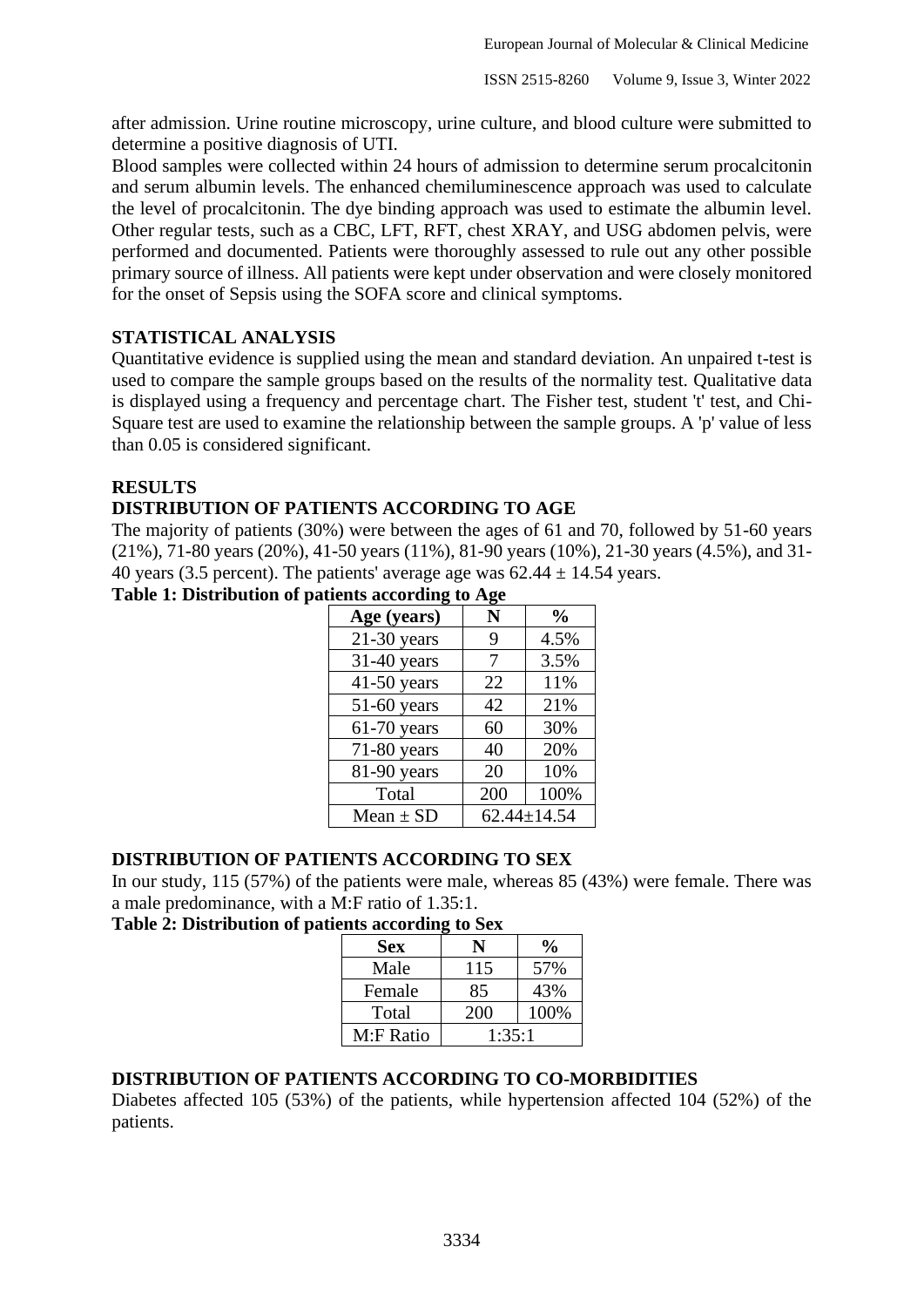ISSN 2515-8260 Volume 9, Issue 3, Winter 2022

| ution of patients according to Co-morbidities |     |                    |  |
|-----------------------------------------------|-----|--------------------|--|
| <b>Co-morbidites</b>                          |     | $\frac{0}{\alpha}$ |  |
| <b>Diabetes</b>                               | 105 | 53%                |  |
| Hypertension                                  | 104 | 52%                |  |

#### **Table 3: Distribution of patients according to Co-morbidities**

## **ROC ANALYSIS OF PAR, PROCALCITONIN, ALBUMIN AS DIAGNOSTIC INDICATOR OF UROSEPSIS**

According to ROC analysis, with a cut off value of 0.4, PAR has a sensitivity of 84.8 percent and a specificity of 77.3 percent in predicting sepsis in UTI patients. This is comparable to the use of Procalcitonin alone.

**Figure 1: ROC analysis of PAR, Procalcitonin, Albumin as an indicator of urosepsis** ROC Curve of SEPSIS



**Table 4: AUC and other findings of Variables**

| <b>Variable</b> | <b>AUC</b> | <b>SE</b> | <b>Z</b> value to Test | p-    | 95%CI  |        |
|-----------------|------------|-----------|------------------------|-------|--------|--------|
|                 |            |           | AUC > 0.5              | value | Lower  | Upper  |
| <b>PAR</b>      | 0.8273     | 0.0311    | 10.506                 | 0.000 | 0.7556 | 0.8793 |
| Procalcitonin   | 0.8171     | 0.0321    | 5.876                  | 0.000 | 0.7437 | 0.8710 |
| Albumin         | 0.3048     | ).0385    | $-5.070$               | .000  |        | 0.3782 |

ROC analysis of our study variables showed that

- 1. PAR has an AUC of 0.8273, a standard deviation of 0.0311, and a Z value of 10.506. A p-value of 0.000 indicates that the result is statistically significant.
- 2. Procalcitonin has a Z value of 5.876 and an AUC of 0.8171 with a standard error of 0.0321. A pvalue of 0.000 indicates that the result is statistically significant.
- 3. PAR has a Youden index of 0.6213 with cut-off of ≥0.4, with a distance to the corner of 0.2729 and a PPV of 86.1 percent, NPV of 75.3 percent, sensitivity of 84.8 percent, and specificity of 77.3 percent.
- 4. Procalcitonin has a Youden index of 0.6187 with a cut-off of  $\geq$  1.42, a distance to the corner of 0.2715, a PPV of 86.6 percent, a sensitivity of 83.2 percent, and a specificity of 78.6 percent with a cut-off of 1.42.

Albumin has an AUC of 0.3048, a standard deviation of 0.0385, and a Z value of –5.070.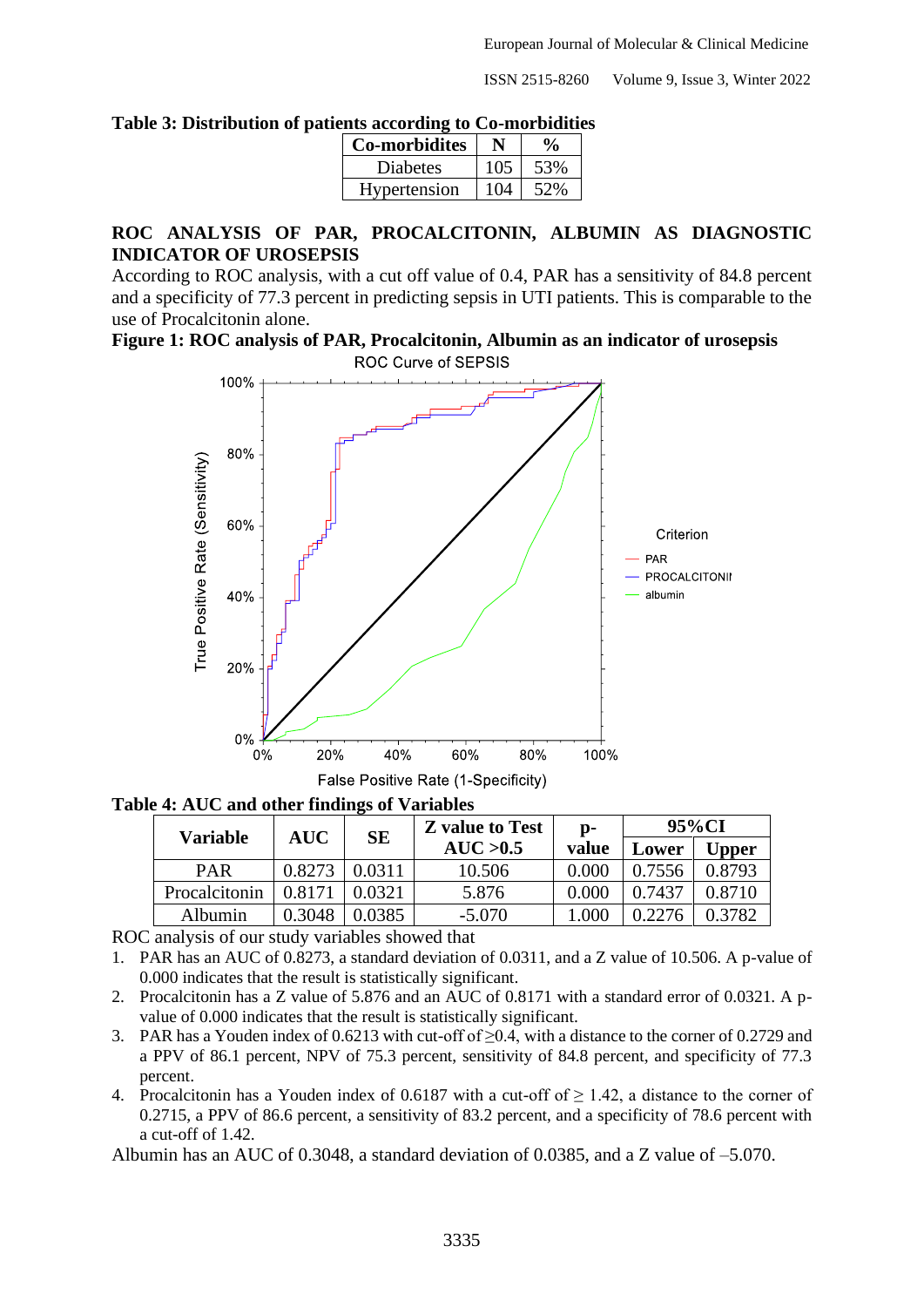#### **DISCUSSION**

A hospital-based study with 200 patients demonstrated that an initial PAR aids in the early diagnosis of sepsis in patients presenting with UTI, allowing appropriate actions to be implemented to prevent further deterioration.

PCT is described as a peptide precursor that contains 116 amino acids, prohormones, and calcitonin. In the natural condition of the body, it is generated by thyroid gland C-cells and, less crucially, neuro-endocrine lung and small intestine cells. Serum concentrations in healthy people are exceedingly low, less than 0.05 ng/ml, or even undetectable [16]. It is synthesised in a variety of organs and tissues (including the lung, kidney, liver, and adipose tissue) and released into the circulation when there is systemic inflammation, particularly in bacterial infections, as a result of inflammatory cytokines and bacterial endotoxin, where its level can increase by 1000 folds [16, 17].The first quantifiable values are detected 2 to 4 hours after infection, with a maximum of 6 to 24 hours following bacterial tissue invasion.

The host's immune response to UTI is complicated. It is determined by a number of parameters, including the source of infection, strain type, and virulence factor expression [18]. These variances in the host's response limit the ability of diagnostic biomarkers like PCT to reliably predict positive infections.

According to Sastre et al. [18], PCT is not trustworthy as a standalone marker of sepsis and should be included as part of a comprehensive sepsis evaluation. Deng et al. discovered that the albumin:PCT ratio can be used as an early diagnostic predictor for nosocomial BSI in ICH patients. As a result, we used PAR to assess the accuracy of early detection of sepsis in UTI patients because it is a low-cost and quick method in practise.

Urinalysis has been the most commonly used screening tool for predicting UTI. This test looks for the presence of urine biomarkers like nitrite and LE, as well as urinary sediment, to determine if you have an upper or lower UTI [19]. The advantages include low processing costs and a quick turnaround time. However, several experiments call the test's reliability into question. Positive nitrite reactions with a demonstrated specificity of 75% to 98.5% are very specific to the presence of a positive UTI diagnosis [20]. However, the absence of a positive nitrite reaction cannot rule out UTI due to its low sensitivity (36–57%) and negative predictive potential.LE has a higher sensitivity of 72 percent to 94 percent for identifying UTIs, but only a 9 percent to 83 percent specificity because other illnesses can cause pyuria, resulting in falsepositive leukocyte esterase. When positive nitrite or leukocyte esterase responses are combined with positive urine leukocytes, the test's sensitivity and specificity are increased. Even if both symptoms are negative, UTI cannot be completely ruled out.

Drozdov et al. [20] discovered that a PCT-based and quantitative pyuria algorithm reduces antibiotic exposure by 9 (15 percent) in the PCT-pyuria group and 19 (30 percent) in the control group; 84 (67 percent) had a febrile UTI, and 95 (76 percent) of the 125 patients were female patients. The median age was 73 years (19 to 96 years), and 35 individuals were considered outpatients (28 percent).

In our investigation, E. coli was the most prevalent bacteria recovered from urine culture, which is consistent with Allan Ronald's findings. According to Allan Ronald's study on the pathogenesis of UTI [21], E. coli is responsible for 80 percent of urinary tract infections. In our investigation, a PAR Cut-off value of 0.40 exhibited an 84.8 percent sensitivity and a 77.3 percent specificity in predicting urosepsis, which is equivalent to a study by Luo X et al.

#### **CONCLUSION**

The PCT is a sensitive predictor that aids in the earlier detection and evaluation of the severity and prognosis of bacterial infections. However, specificity is low, and some studies suggest that PCT should not be used alone to diagnose sepsis, but rather in conjunction with other indicators to increase diagnostic accuracy. Furthermore, symptoms in UTI patients vary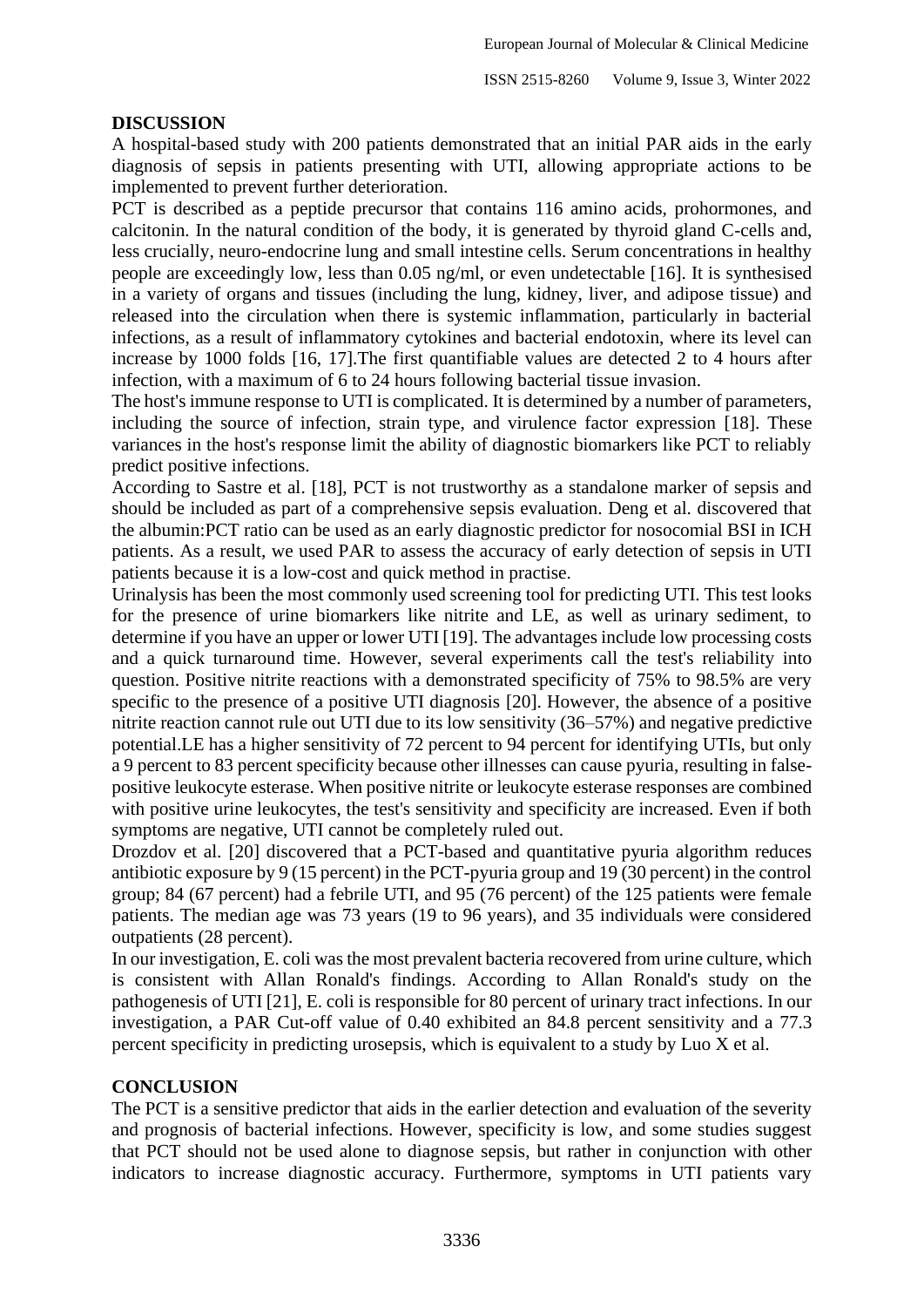depending on the site of infection, making it more difficult to distinguish a case of sepsis from a typical UTI infection. As a result, we conducted a study in which we used PCT and albumin levels, as well as PAR, to help detect sepsis in patients with UTI.The study found that a PAR of ≥0.4 can aid in the early diagnosis of Urosepsis, allowing for improved antibiotic prescriptions and other supportive measures to assist relieve the patient's economic and disease burden.

#### **REFERENCES**

- 1. Dreger NM, Degener S, Ahmad-Nejad P, Wöbker G, Roth S. Urosepsis Ursache, diagnose und therapie. DtschArztebl Int. 2015 Dec 4;112(49):837–47.
- 2. Foxman B. The epidemiology of urinary tract infection. Nat Rev Urol. 2010 Dec;7(12):653–60.
- 3. CC B, MK H, A Q, CA M. Incidence, severity, help seeking, and management of uncomplicated urinary tract infection: a population-based survey. Br J Gen Pract. 2015 Oct 1;65(639):e702–7.
- 4. Butler CC, Francis N, Thomas-Jones E, Llor C, Bongard E, Moore M, et al. Variations in presentation, management, and patient outcomes of urinary tract infection: a prospective four-country primary care observational cohort study. Br J Gen Pract. 2017 Dec 1;67(665):e830–41.
- 5. B F, R B, H D, B G, JD S. Urinary tract infection: self-reported incidence and associated costs. Ann Epidemiol. 2000;10(8):509–15.
- 6. Costelloe C, Metcalfe C, Lovering A, Mant D, Hay A. Effect of antibiotic prescribing in primary care on antimicrobial resistance in individual patients: systematic review and metaanalysis. BMJ. 2010 May 19;340(7756):c2096.
- 7. Hillier S, Roberts Z, Dunstan F, Butler C, Howard A, Palmer S. Prior antibiotics and risk of antibiotic-resistant community-acquired urinary tract infection: a case–control study. J AntimicrobChemother. 2007 Jul 1;60(1):92–9.
- 8. Jim O'Neill. The Review on Antimicrobial Resistance: Tackling a crisis for the health and wealth of nations Wellcome Trust (London, England); Dec 2014 Available from: <https://wellcomecollection.org/works/rdpck35v/> .
- 9. TA H, B L. The diagnostic accuracy of rapid dipstick tests to predict urinary tract infection. Am J Clin Pathol. 1991;96(5):582–8.
- 10. Knottnerus BJ, Geerlings SE, Charante EPM van, Riet G ter. Toward A Simple Diagnostic Index for Acute Uncomplicated Urinary Tract Infections. Ann Fam Med. 2013 Sep 1;11(5):442–51.
- 11. DL P. "Collateral damage" from cephalosporin or quinolone antibiotic therapy. Clin Infect Dis. 2004 May 15;38 Suppl 4(S341-s45).
- 12. Gillings MR. Evolutionary consequences of antibiotic use for the resistome, mobilome and microbial pangenome. Front Microbiol. 2013JAN 22; 4:4.
- 13. Urinary tract infections: Sobel, J. D.,Kaya D MG. Douglas and Bennett's Principal and Practice of Infectious Diseases. 5th ed. Philadelphia,PA,USA; 2000. 773–805 p.
- 14. M A, D G, H C, J R, J G, C B. High serum procalcitonin concentrations in patients with sepsis and infection. Lancet (London, England). 1993 Feb 27;341(8844):515–8.
- 15. Becker KL, Nylén ES, White JC, Müller B, Snider RH. Procalcitonin and the Calcitonin Gene Family of Peptides in Inflammation, Infection, and Sepsis: A Journey from Calcitonin Back to Its Precursors. J Clin Endocrinol Metab. 2004 Apr 1;89(4):1512–25.
- 16. S L, A G. Procalcitonin: a key marker in children with urinary tract infection. Adv Urol. 2011 Jan 17; 2011:397618–397618.
- 17. Zaffanello M, Brugnara M, Franchini M, Fanos V. Is serum procalcitonin able to predict long-term kidney morbidity from urinary tract infections in children? Clin Chem Lab Med.